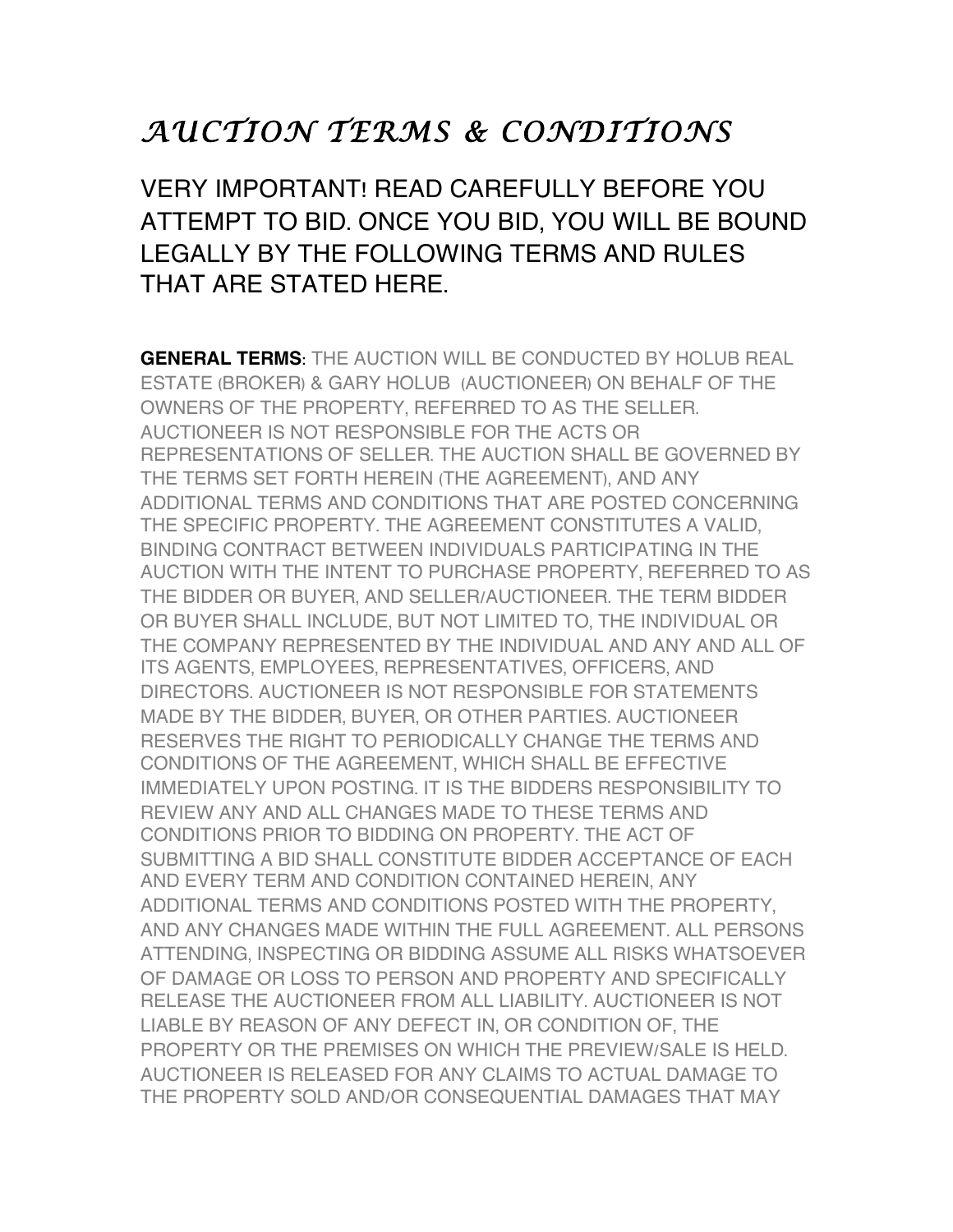RESULT FROM THE SALE OF DEFECTIVE PROPERTY.

**DISCLOSURES/NO WARRANTY:** THERE IS NO WARRANTY OFFERED, EXPRESSED OR IMPLIED, BY HOLUB REAL ESTATE & GARY HOLUB OR SELLERS FOR ANY PROPERTY. ALL PROPERTY ARE SOLD AS-IS, WHERE-IS, AND WITH ALL FAULTS AND DEFECTS THEREIN. ALL SALES ARE FINAL. ALL INFORMATION PROVIDED IS BELIEVED TO BE CORRECT BUT NO WARRANTY AS SUCH IS EITHER EXPRESSED OR IMPLIED, INCLUDING BUT NOT LIMITED TO THE MERCHANTABILITY OR FITNESS FOR A PARTICULAR PURPOSE. BIDDER IS SOLELY RESPONSIBLE TO DETERMINE CONDITION, AGE, AUTHENTICITY, VALUE OR ANY OTHER DETERMINATIVE FACTOR. BIDDER INSPECTION OF THE PROPERTY PRIOR TO SUBMITTING A BID IS STRONGLY RECOMMENDED. AUCTIONEER RESERVES THE RIGHT TO ADD OR WITHDRAW PROPERTY FROM THE AUCTION. AUCTIONEER RESERVES THE RIGHT TO SELL PROPERTY ABSOLUTE OR WITH RESERVE, AT SELLERS DISCRETION. THE SELLER DOES HAVE THE RIGHT TO MAKE THE FINAL BID AND THE AUCTIONEER DOES HAVE THE RIGHT TO BID ON BEHALF OF THE SELLER. THE AUCTIONEER RESERVES THE RIGHT TO OPEN THE BID AS THE RESULT OF A TIE BID OR DISCREPANCIES IN THE BID.

**FINANCING DISCLOSURE:** BUYER ACKNOWLEDGES THAT PROPERTY CONDITION OR TYPE MAY ADVERSELY IMPACT THE AVAILABILITY OF FINANCING FOR SAID PROPERTY. BUYER AGREES TO ACCEPT 'AS IS, WHERE IS' AND IS RESPONSIBLE FOR ALL COSTS AND REMEDIATION THEREIN. BUYER AGREES TO ACCEPT WITH NO CONTINGENCIES. . BUYER FURTHER ACKNOWLEDGES NEITHER SELLER, HOLUB REAL ESTATE, GARY HOLUB, NOR ITS AGENTS MAKE ANY ASSERTIONS OR GUARANTEES AS TO THE CONDITION OF SAID PROPERTY OR THAT UTILITIES, PLUMBING, OR FIXTURES THEREIN WILL MEET ANY FINANCING GUIDELINES. BUYER IS ENCOURAGED TO PERFORM AN INDEPENDENT INSPECTION. PERSONAL PROPERTY NOT INCLUDED. ONLY TITLE TO THE REAL ESTATE IS BEING CONVEYED. PERSONAL PROPERTY MAY BE PRESENT, BUT IS NOT INCLUDED IN THE AUCTION. REMOVAL OF PERSONAL PROPERTY REMAINING ON SITE AT THE TIME OF CLOSING IS THE RESPONSIBILITY OF THE BUYER. CLOSING MUST OCCUR ON OR BEFORE APRIL 17, 2018.

**BIDDER REGISTRATION:** BIDDER MUST BE 18 YEARS OF AGE OR OLDER, AND IS REQUIRED TO REGISTER FOR THE AUCTION. IN REGISTRATION, BIDDER MUST SUBMIT INFORMATION FOUND TO BE CURRENT, COMPLETE, AND ACCURATE FOR PROPER IDENTIFICATION. AUCTIONEER DOES NOT SELL OR RENT THIS INFORMATION. AUCTIONEER USES EMAIL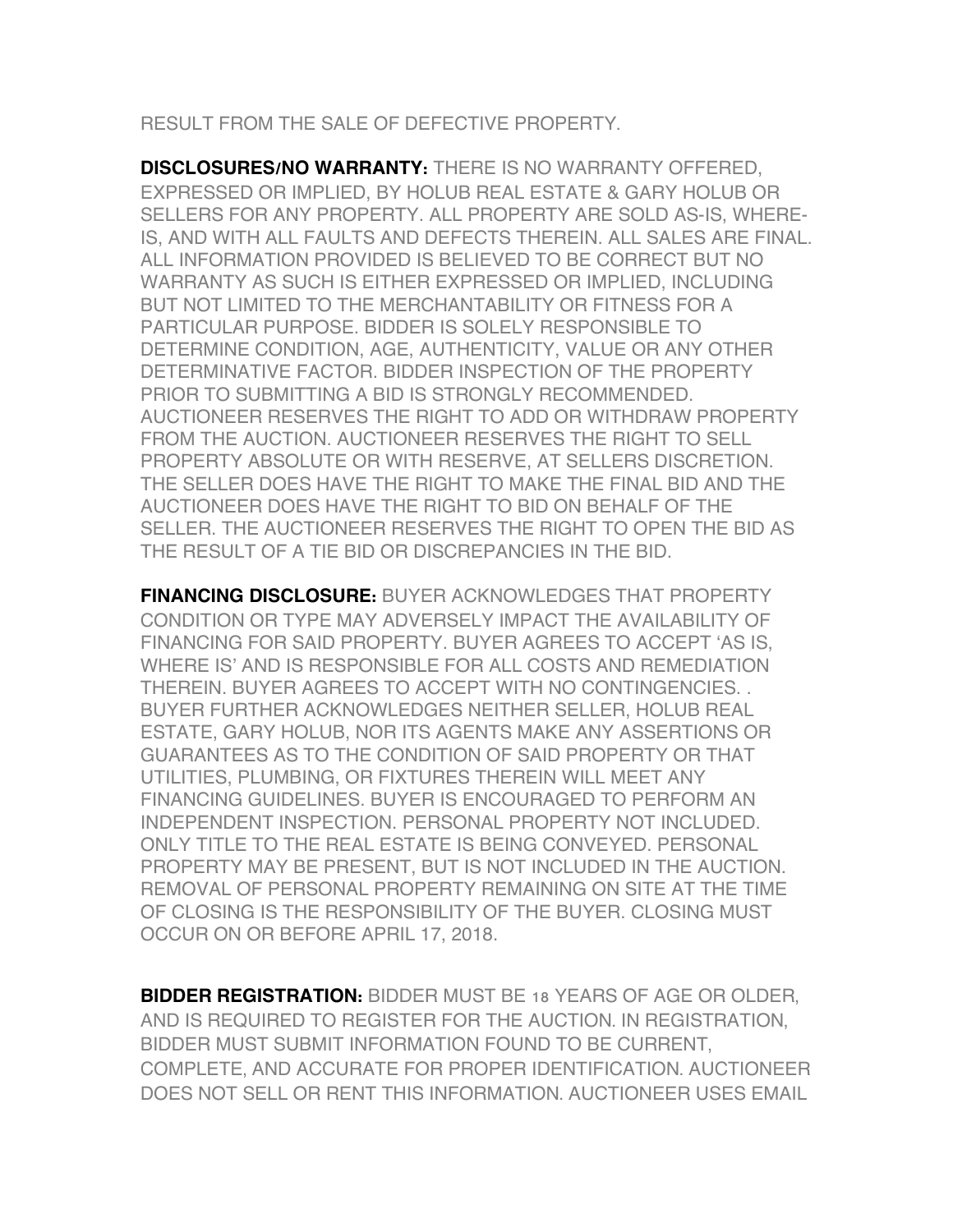MAILING LISTS TO NOTIFY CUSTOMERS ABOUT ONLINE AND LIVE AUCTIONS. CUSTOMERS WHO DO NOT WISH TO BE NOTIFIED SHOULD CONTACT THE OFFICE OF THE AUCTIONEER AND REQUEST REMOVAL FROM THE EMAIL MAILING LIST. BIDDER IS RESPONSIBLE FOR SECURITY OF HIS/HER BIDDING NUMBER/USER NAME AND PASSWORD, AND ANY AND ALL BIDS PLACED UNDER THE ASSIGNED NUMBER/ID. AUCTIONEER SHOULD BE NOTIFIED IMMEDIATELY IF BIDDER BELIEVES NUMBER AND/OR PASSWORD HAVE BEEN COMPROMISED. AUCTIONEER RESERVES THE RIGHT TO TERMINATE REGISTRATION, DENY ANY PERSON FOR ANY REASON PERMISSION OR ACCESS TO BID, TO REJECT ANY AND ALL BIDS, AND TO SUSPEND OR BAN BIDDER FROM BIDDING, AT AUCTIONEERS SOLE DISCRETION. BIDDER REGISTRATION IS NOT TRANSFERABLE OR ASSIGNABLE.

**BIDDING**: BIDDER MUST REGISTER TO PARTICIPATE IN THE AUCTION. IF YOU HAVE ANY QUESTIONS CALL HOLUB REAL ESTATE AT 830-221-5550. USING YOUR KNOWLEDGE AND EXPERIENCE, FORM YOUR OWN OPINION OF THE PROPERTY AND BID ACCORDINGLY. IF YOU ARE IN DOUBT, DO NOT BID. ALL ITEMS ARE SOLD AS-IS THIS IS AN AUCTION AND ALL SALES ARE FINAL. BIDS CANNOT BE RETRACTED AND ARE BINDING CONTRACTS BETWEEN BIDDER AND AUCTIONEER/SELLER. BIDDER IS ACCOUNTABLE TO BE INFORMED ABOUT PROPERTY AND ASSOCIATED COSTS BEFORE BIDDING. A MAXIMUM BID CAN BE PLACED ON PROPERTY. A MAXIMUM BID IS KEPT CONFIDENTIAL, AND BIDDER AUTHORIZES AUCTIONEER TO PLACE BIDS ON HIS/HER BEHALF UP TO THE AMOUNT OF THE MAXIMUM BID. UPON SALE OF PROPERTY, IDENTIFYING INFORMATION AND PURCHASE AMOUNT WILL BE POSTED FOR A DESIGNATED PERIOD OF TIME. ALL QUESTIONS OR DISPUTES MUST BE RESOLVED IMMEDIATELY; NO CHANGES OR ADJUSTMENTS WILL BE MADE AT A LATER DATE. AUCTIONEER RESERVES THE RIGHT TO REOPEN BIDDING. AUCTIONEER DECISIONS WILL BE FINAL.

**BUYERS PREMIUM**: A BUYERS PREMIUM OF 10% WILL BE CHARGED ON THE WINNING HIGH BID. A BUYERS PREMIUM, AN ADVERTISED PERCENTAGE OF THE HIGH BID OR FLAT FEE ADDED TO THE HIGH BID WILL BE ADDED TO THE HIGH BID AND BECOME PART OF THE PURCHASE AMOUNT AT SETTLEMENT. BUYER AGREES TO THESE PROVISIONS AND WILL PAY THE APPLICABLE BUYERS PREMIUM.

**PAYMENT TERMS:** A NON REFUNDABLE DOWN PAYMENT (IF THE BUYER CANNOT CLOSE) OF 10% MUST BE MADE IN FULL BY THE BUYER, IMMEDIATELY UPON THE COMPLETION OF THE AUCTION BY CERTIFIED CHECK, CASHIERS CHECK, OR PERSONAL/COMPANY CHECK. UPON